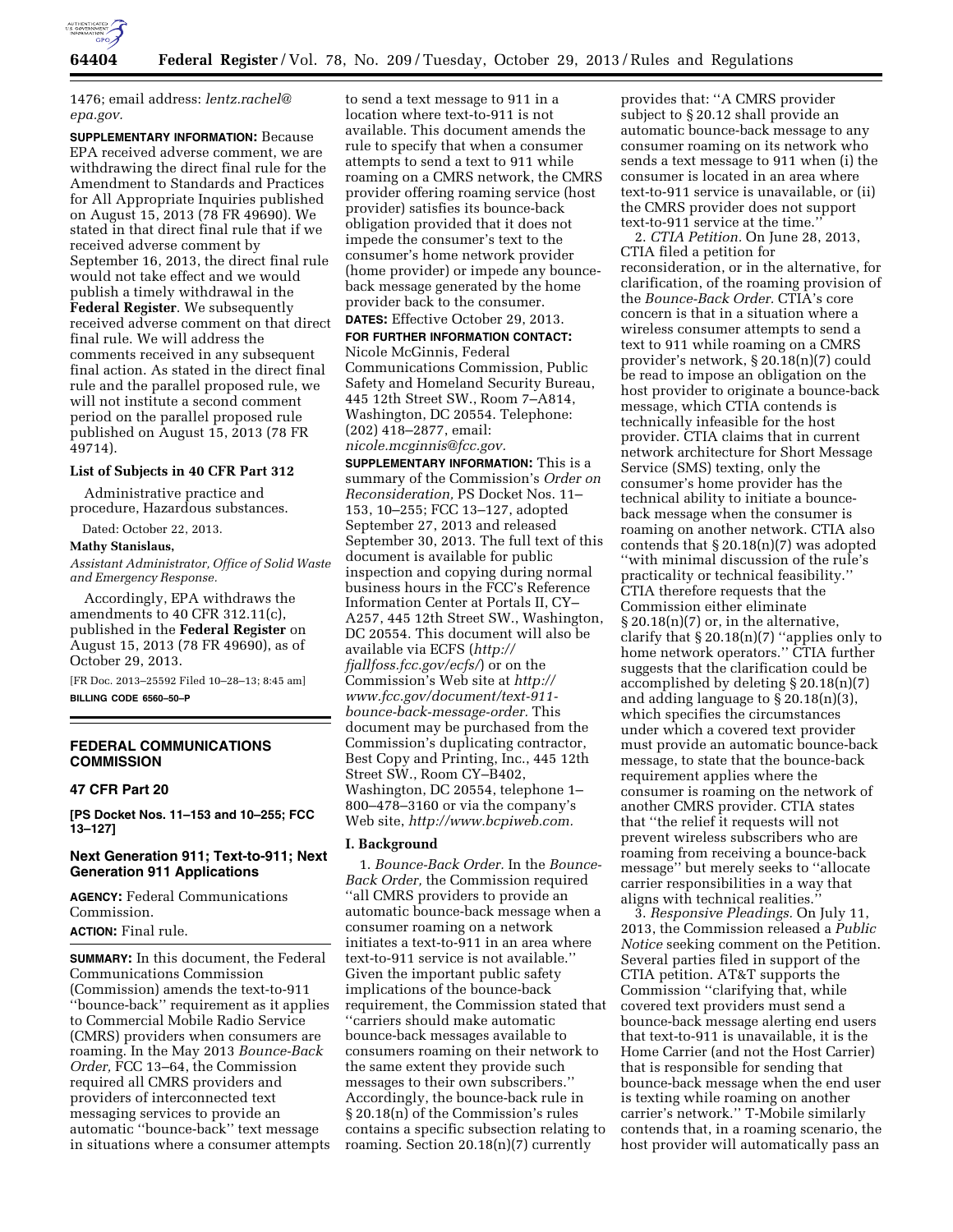attempted text to 911 to the consumer's home provider, which will then generate a bounce-back message that will be delivered, via the roaming network, to the consumer. Changes to this architecture, T-Mobile argues, are ''simply not feasible.'' T-Mobile opines that ''the Commission did not intend to create a mandate for serving carriers in § 20.18(n)(7) but rather intended to ensure that serving carriers do not prevent home carriers from generating bounce-back messages for their roaming subscribers.'' Therefore, T-Mobile urges the Commission to ''either issue an erratum correcting the rule or clarify that  $\S 20.18(n)(7)$  does not apply to serving [i.e., roaming] carriers.

4. Two other commenting parties, Blooston Rural Carriers (Blooston) and NCTA, support not requiring host providers to provide a bounce-back message to a roaming consumer at this time, based on current technical considerations. Blooston agrees with CTIA that origination of a bounce-back message by a roaming provider is technically infeasible. Blooston further argues that the Commission should not require home providers to originate a bounce-back message in this scenario because the home provider cannot determine the location of the consumer on the host provider's network, and therefore cannot determine whether the PSAP serving the consumer's location supports text-to-911. Thus, Blooston argues that the bounce-back rule should not apply to consumers while roaming until a technological solution can be worked out by industry standard-setting bodies that would enable the home provider to determine the consumer's location on the host provider's network. NCTA similarly argues that implementation of the roaming portion of the bounce-back rule should be delayed until a technical solution is developed by standards-setting bodies and implemented.

5. APCO filed an opposition to the Petition, arguing that CTIA has failed to demonstrate that complying with the Commission's rule is not technically feasible. APCO objects that CTIA's proposal would result in all roaming customers receiving a bounce-back message even in situations where the roaming consumer is located in an area where the local PSAP accepts text-to-911. APCO contends that if a roaming consumer is in an area where the PSAP supports text-to-911, the home and host providers should be required to deliver the consumer's text to the PSAP rather than sending a bounce-back message. APCO argues that delivery of a text-to-911 from a roaming customer to the PSAP serving the customer's area is

technically feasible under existing standards. In reply, CTIA disputes APCO's contention that a technical solution exists to support routing of 911 texts from roaming customers to PSAPs. CTIA also argues that the issues APCO raises regarding the feasibility of text-to-9-1-1 while roaming ''are directed at the second part of the NPRM, which is still pending before the Commission.''

6. In an *ex parte* filing, NENA states that it does not oppose CTIA's petition. While NENA supports implementation of a ''ubiquitous'' text-to-911 solution that works ''regardless of whether the subscriber is attached to a home or a roaming network,'' it agrees that CTIA's position with respect to the ''limited question of which party should be responsible for delivering a bounce-back message'' in a roaming scenario is consistent with current technology and the understanding reached by NENA, APCO, and the four major wireless carriers in their December 2012 voluntary text-to-911 agreement. CTIA also provides further clarification in an ex parte filing, noting the technical infeasibility of a host network provider to '' 'transmit' the text-to-911 of a consumer roaming on the host network to the covered text provider home network and the home network's responding 'bounce[-]back' message due to the store-and-forward nature of CMRS provided SMS services.'' CTIA also notes that ''a covered home network text provider's obligation to provide any bounce back message should account for whether the home network operates 'in the area' that a consumer initiates the text-to-911, and not only whether the covered home network text provider supports text-to-911 services at that time.''

#### **II. Discussion**

7. In the *Bounce-Back Order,* the Commission sought to ensure that the carrier with direct control of a consumer's attempted text message to 911 would be responsible for delivering the bounce-back message in circumstances where text-to-911 is unavailable. The Commission is persuaded by the technical representations made in the record that under the current technical standard developed for SMS-based texting to 911, the home provider alone has control over sending a consumer a required bounce-back message. Current network architecture is such that, when a roaming consumer sends an SMS message, that message is routed first to the home provider, which has control over the further routing of that SMS message to its intended recipient. It is therefore the home provider that has

direct control over the delivery of the SMS message to its intended recipient. Thus, the Commission agrees with CTIA that based on current network architecture, it would be technically challenging for a host provider to originate a bounce-back message to a roaming consumer.

8. Accordingly, the Commission amends  $\S 20.18(n)(7)$  to reflect that the host provider must not impede the consumer's text message to 911 to the consumer's home provider and/or any bounce-back message generated by the home provider back to the consumer. The host provider is not under any obligation to originate a bounce-back message to the consumer or otherwise ensure that the home provider generates a bounce-back message in response to the consumer's text to 911.

9. As revised, § 20.18(n)(7) specifies that a host provider shall not impede the text message to 911 of a consumer roaming on its network and/or impede any bounce-back message originated by the home provider to that roaming consumer. It is the home provider's responsibility to generate the bounceback message. This apportionment of responsibility between the roaming and home providers assures that consumers receive potentially lifesaving bounceback messages, while taking into account the technical realities of current network architecture. The revised language also accounts for whether the home provider is supporting text-to-911 in the area where the consumer initiates a text message to 911.

10. The Commission denies CTIA's petition to the extent it seeks elimination of  $\S 20.18(n)(7)$  of the bounce-back rule. In light of its amendment of the rule, the Commission finds that compliance with the rule is technically feasible and does not raise the concerns referenced in CTIA's petition. The Commission finds that there was adequate notice to adopt the rule and that, as amended, the rule is consistent with the record in the underlying proceeding. The Commission does not agree with Blooston that it should eliminate the roaming portion of the bounce-back rule in its entirety or otherwise defer implementation of the rule. The bounceback requirement addresses an important public safety interest in providing consumers immediate notification of non-delivery of their text to the PSAP. To eliminate bounce-back messaging in roaming situations would risk leaving roaming consumers without information as to whether their text reached the appropriate PSAP, potentially endangering them by preventing or delaying their attempt to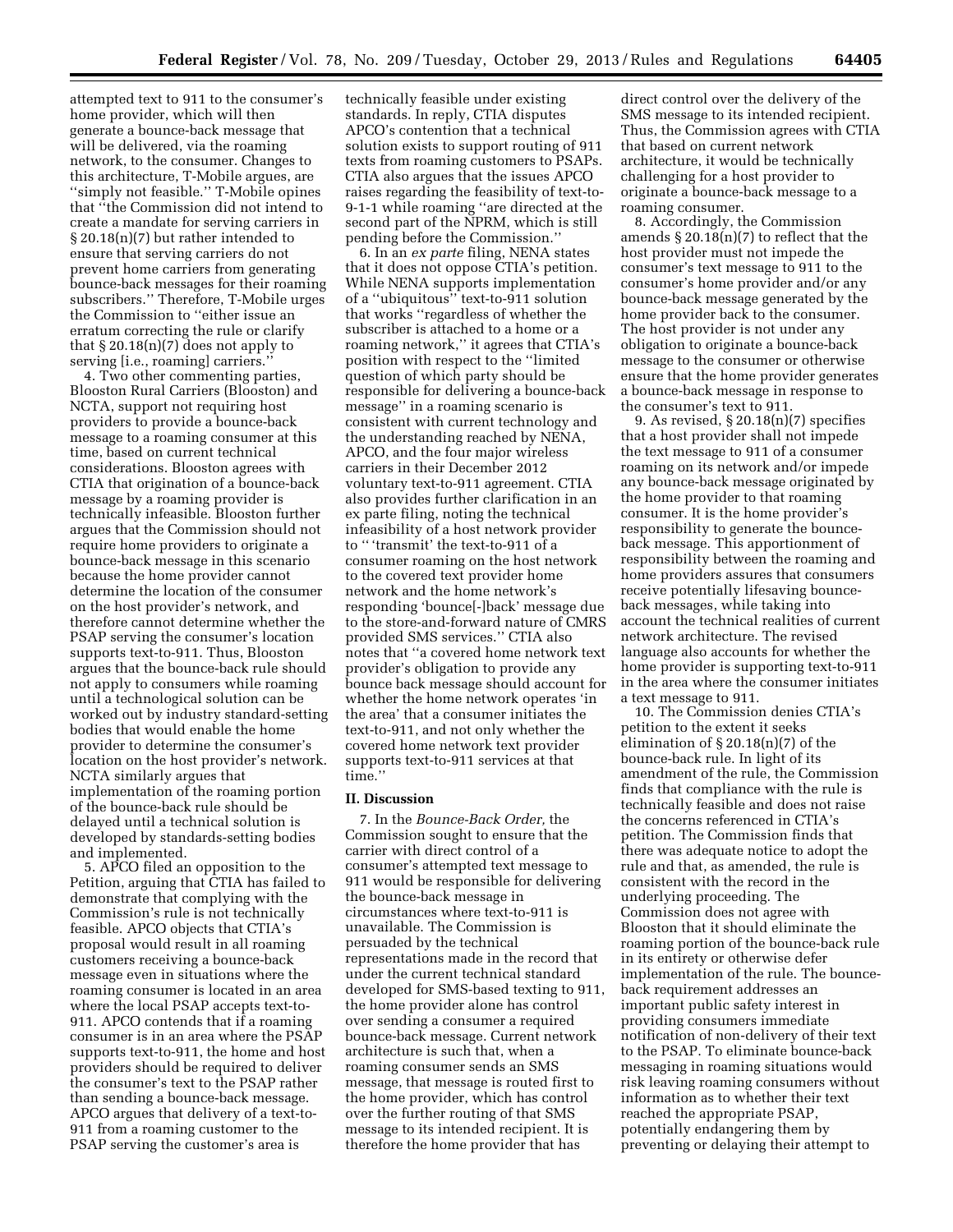reach 911 through another means. The Commission's amendment of the rule provides for a technically and economically feasible apportionment of responsibilities for roaming and home providers, while preserving the important public safety interests of the original rule.

11. With respect to APCO's argument that host providers should be able to route consumer texts to 911 to the appropriate PSAP, the Commission notes that the questions APCO raises about the technical feasibility of requiring host providers to route texts to 911 are part of the broader and stillpending portion of the Commission's rulemaking proceeding. Therefore, the Commission does not address these issues in this order, but reserves them for consideration in the next phase of the proceeding. Today's order is limited in scope to the limited issue of how responsibility is apportioned for delivering bounce-back messages to consumers when those consumers are roaming.

12. Finally, in order to effectuate the modifications described herein, the Commission waives  $\S 20.18(n)(7)$  on its own motion, pending the effective date of the amended rule. In light of the potential technical difficulties associated with complying with § 20.18(n)(7) as originally drafted, the Commission concludes there is good cause to waive application of this portion of the bounce-back rule until the effective date of the amendments adopted in this order. The remainder of § 20.18(n), which was published in the **Federal Register** and took effect on June 28, 2013, remains in full force and effect. Accordingly, except as provided in this order, covered text providers must begin providing bounce-back messages in accordance with the rule no later than September 30, 2013. In addition, as discussed below, the Commission determines that amended version of  $\S 20.18(n)(7)$  will take effect on publication in the **Federal Register.**  Therefore, covered text providers must begin complying with  $\S 20.18(n)(7)$  as of that date.

#### **III. Procedural Matters**

### *A. Effective Date*

13. The Commission concludes that good cause exists to make the effective date of the modifications adopted in this *Order on Reconsideration* effective October 29, 2013, pursuant to section 553(d)(3) of the Administrative Procedure Act, 5 U.S.C. 553(d)(3). Agencies determining whether there is good cause to make a rule revision take effect less than 30 days after **Federal** 

**Register** publication must balance the necessity for immediate implementation against principles of fundamental fairness that require that all affected persons be afforded a reasonable time to prepare for the effective date of a new rule. Given the public safety need for bounce-back messaging and the relative lack of any additional burden imposed by this *Order on Reconsideration,* there is good cause to make these amendments effective immediately upon **Federal Register** publication. Indeed, given that covered text providers must begin generating automatic bounce-back messages outside of the roaming context beginning no later than September 30, 2013, and given that no party has argued that the modifications to the § 20.18(n)(7) requirement raised by the CTIA Petition would require additional time to comply with, the Commission finds that good cause exists to make the modifications to § 20.18(n)(7) effective immediately upon their publication in the **Federal Register**.

### *B. Paperwork Reduction Act*

14. This document does not contain new or modified information collection requirements subject to the Paperwork Reduction Act of 1995 (PRA). Therefore the Order on Reconsideration does not contain any new or modified information collection burdens for small businesses with fewer than 25 employees, pursuant to the Small Business Paperwork Relief Act of 2002.

#### *C. Final Regulatory Flexibility Analysis*

15. The Regulatory Flexibility Act (RFA) requires that agencies prepare a regulatory flexibility analysis for noticeand-comment rulemaking proceedings, unless the agency certifies that ''the rule will not have a significant economic impact on a substantial number of small entities.'' The RFA defines ''small entity'' as having the same meaning as the terms ''small business,'' ''small organization,'' and ''small governmental jurisdiction.'' In addition, the term 'small business'' has the same meaning as the term ''small business concern'' under the Small Business Act. A small business concern is one which: (1) Is independently owned and operated; (2) is not dominant in its field of operation; and (3) satisfies any additional criteria established by the Small Business Administration (SBA).

16. The Commission hereby certifies that this *Order on Reconsideration* will not have a significant economic impact on a substantial number of small entities. The Commission will send a copy of this *Order on Reconsideration,*  including this certification, to the Chief

Counsel for Advocacy of the Small Business Administration. In addition, the *Order on Reconsideration* (or a summary thereof) and certification will be published in the **Federal Register**.

#### *D. Congressional Review Act*

17. The Commission will send a copy of this *Order on Reconsideration* to Congress and the Government Accountability Office pursuant to the Congressional Review Act, *see* 5 U.S.C.  $801(a)(1)(A)$ .

#### *E. Accessible Formats*

18. Accessible formats of this *Order on Reconsideration* (Braille, large print, electronic files, audio format) are available to persons with disabilities by sending an email to *[fcc504@fcc.gov](mailto:fcc504@fcc.gov)* or by calling the Consumer & Governmental Affairs Bureau at 202– 418–0530 (voice) 202–418–0432 (TTY). This *Order on Reconsideration* can also be downloaded at *[http://www.fcc.gov.](http://www.fcc.gov)* 

#### **IV. Ordering Clause**

19. Accordingly, *it is ordered*  pursuant to sections 1, 4(i), 301, 303(b), 303(f), 303(g), 303(r), 307, 316, 319, 324, 332, 333, 405, 615a, 615a–1, and 615b of the Communications Act of 1934, as amended, 47 U.S.C. 151, 154(i), 301, 303(b), 303(f), 303(g), 303(r), 307, 316, 319, 324, 332, 333, 405(a), 615a, 615a– 1, and 615b, and §§ 1.2 and 1.429(a) of the Commission's rules, 47 CFR 1.2, 1.429(a), that Petition for Reconsideration, or in the Alternative, for Clarification filed by CTIA—the Wireless Association, PS Docket Nos. 11–153 and 10–255 on June 28, 2013 *is granted* to the extent provided herein and otherwise *denied.* 

20. *It is further ordered* that the modifications to 47 CFR 20.18(n)(7) specified in this Order on Reconsideration *shall be effective*  immediately upon publication in the **Federal Register**.

21. *It is further ordered* that, pursuant to §§ 1.3, 1.4, 1.103, and 1.427 of the Commission's rules, 47 CFR 1.3, 1.4, 1.103, and 1.427, the requirements of 47 CFR 20.18(n)(7) are *waived* to the extent and for the time period specified herein.

22. *It is further ordered* that, pursuant to §§ 1.3, 1.4, 1.103, and 1.427 of the Commission's rules, 47 CFR 1.3, 1.4, 1.103, and 1.427, the waiver of 47 CFR 20.18(n)(7) specified herein is *effective immediately upon release* of this Order on Reconsideration.

23. *It is further ordered* that the Commission *shall send* a copy of the Order on Reconsideration to Congress and the Government Accountability Office pursuant to the Congressional Review Act.